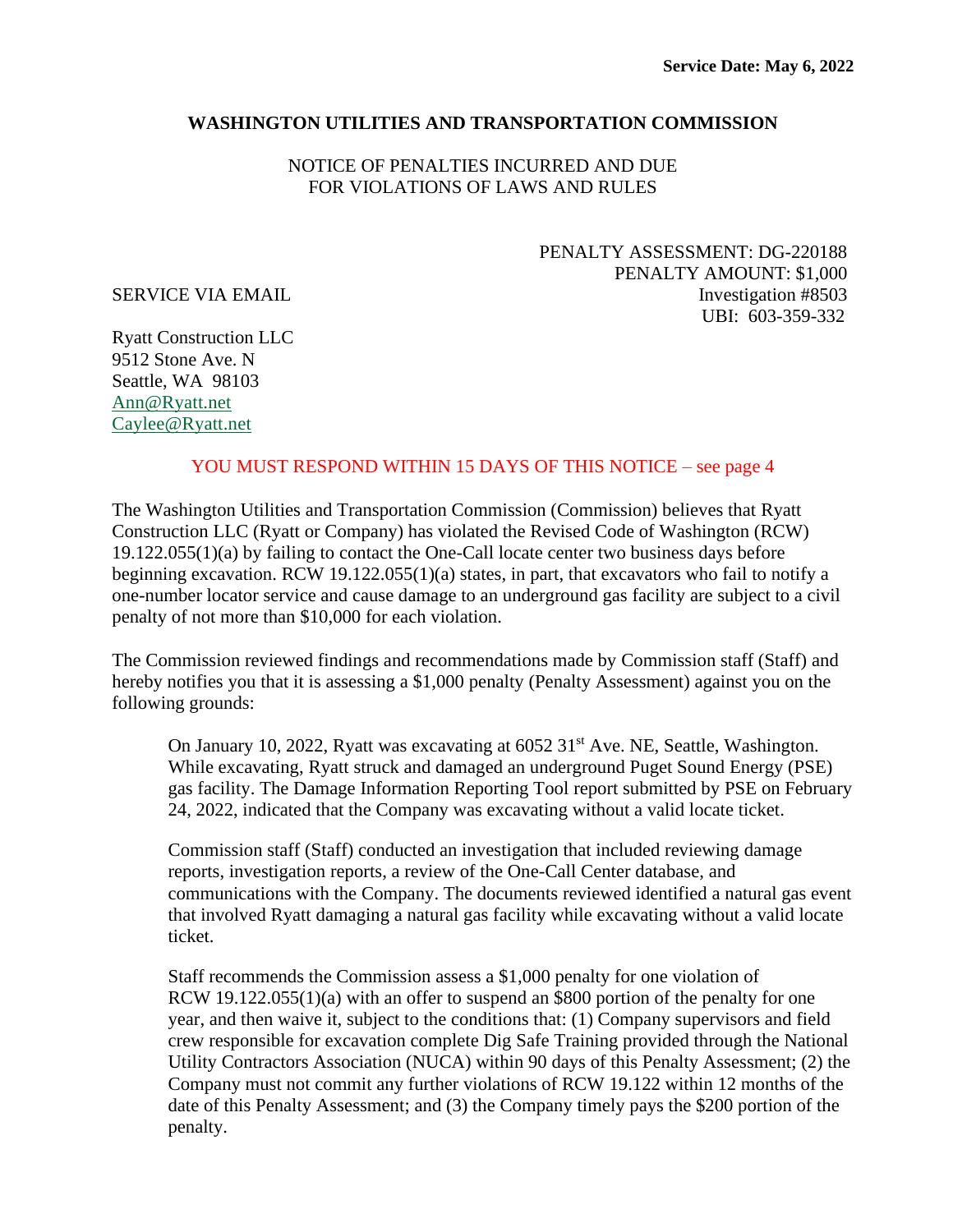The Commission agrees with Staff's penalty recommendation, and assesses a \$1,000 penalty with an offer to suspend an \$800 portion of the penalty subject to the conditions described above.

These facts, if not contested or if proved at a hearing and not rebutted or explained, are sufficient to support the Penalty Assessment.

Your penalty is due and payable now. If you believe the violation did not occur, you may deny committing the violation and contest the penalty through evidence presented at a hearing or in writing. Or, if there is a reason for the violation that you believe should excuse you from the penalty, you may ask for mitigation (reduction) of the penalty through evidence presented at a hearing or in writing. The Commission will grant a request for a hearing only if material issues of law or fact require consideration of evidence and resolution in a hearing. Any request to contest the violation or for mitigation of the penalty must include a written statement of the reasons supporting that request. Failure to provide such a statement will result in denial of the request. *See* RCW 81.04.405.

If you properly present your request for a hearing and the Commission grants that request, the Commission will review the evidence supporting your dispute of the violation or application for mitigation in a Brief Adjudicative Proceeding before an administrative law judge. The administrative law judge will consider the evidence and will notify you of their decision.

## **You must act within 15 days after receiving this Penalty Assessment** to do one of the following:

- Pay the \$1,000 penalty amount due; or
- Pay \$200 of the penalty amount and notify the Commission that you accept the offer to suspend an \$800 portion of the penalty amount subject to the following conditions:
	- o Ryatt management and the field crew responsible for excavation must complete NUCA Dig Safe Training [\(https://utc-9183.quickbase.com/db/bpkt6vndh\)](https://utc-9183.quickbase.com/db/bpkt6vndh) within 90 days of service of this Penalty Assessment; and
	- o **The Company must submit documentation of that attendance to the Commission within 5 days of attending training;** and
	- o Ryatt must not incur any additional violations of RCW 19.122 within 12 months of the date of this Penalty Assessment; or
- Request a hearing to contest the occurrence of the violations; or
- Request mitigation to reduce the amount of the penalty.

Please indicate your selection on the enclosed form and submit it electronically through the Commission's web portal [records@utc.wa.gov](file:///C:/Users/pdoyle215/AppData/Local/Microsoft/Windows/INetCache/Content.Outlook/3MMTRSY0/records@utc.wa.gov) **within FIFTEEN (15) days** after you receive this Penalty Assessment. If you are unable to use the web portal, you may submit it via email to records@utc.wa.gov. If you are unable to submit the form electronically, you may send a paper copy to the Washington Utilities and Transportation Commission, PO Box 47250, Olympia, Washington 98504-7250.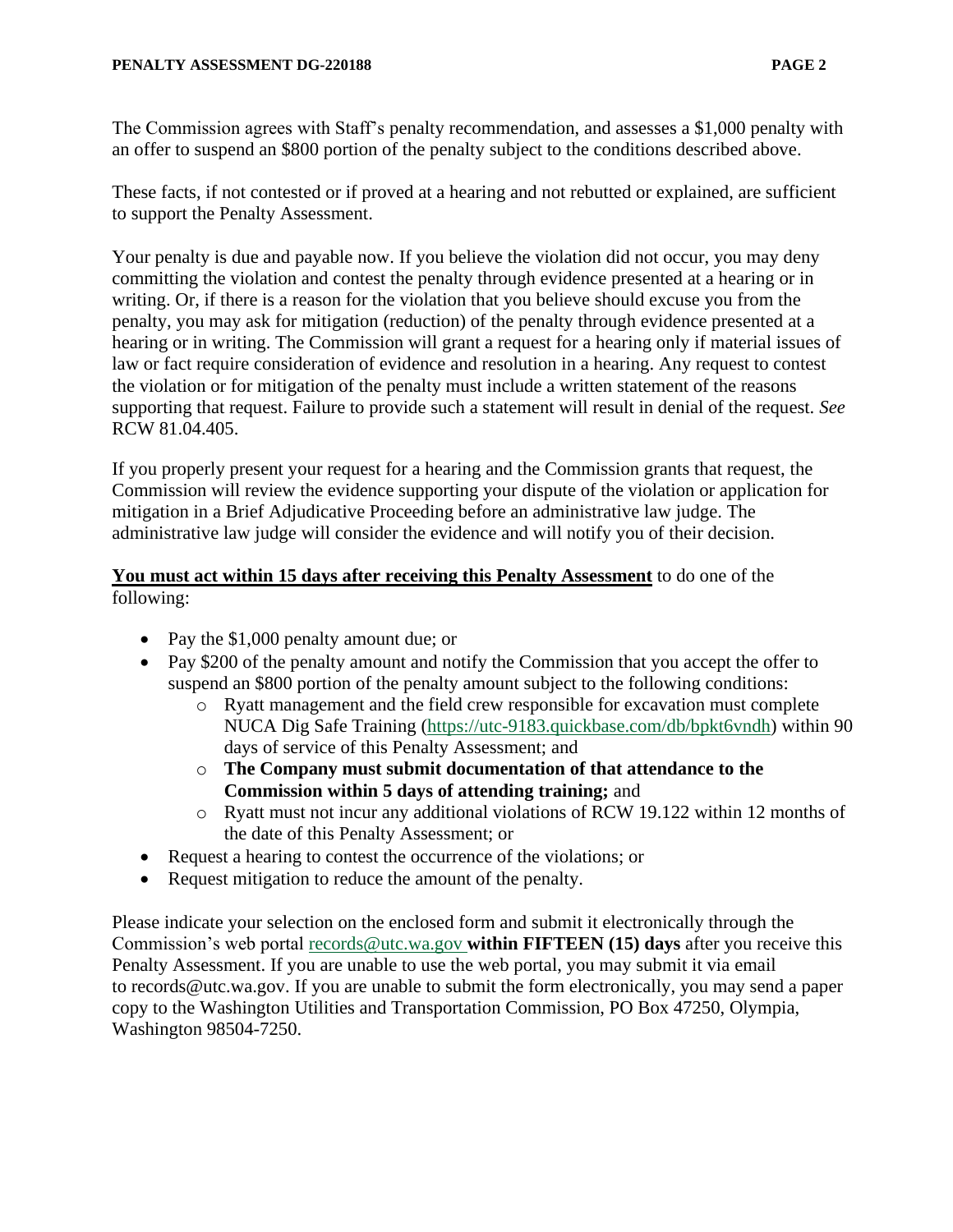**If you do not act within 15 days,** the Commission may refer this matter to the Office of the Attorney General for collection. The Commission may then sue you to collect the penalty.

DATED at Lacey, Washington, and effective May 6, 2022.

/s/*Michael Howard on behalf of* RAYNE PEARSON Director, Administrative Law Division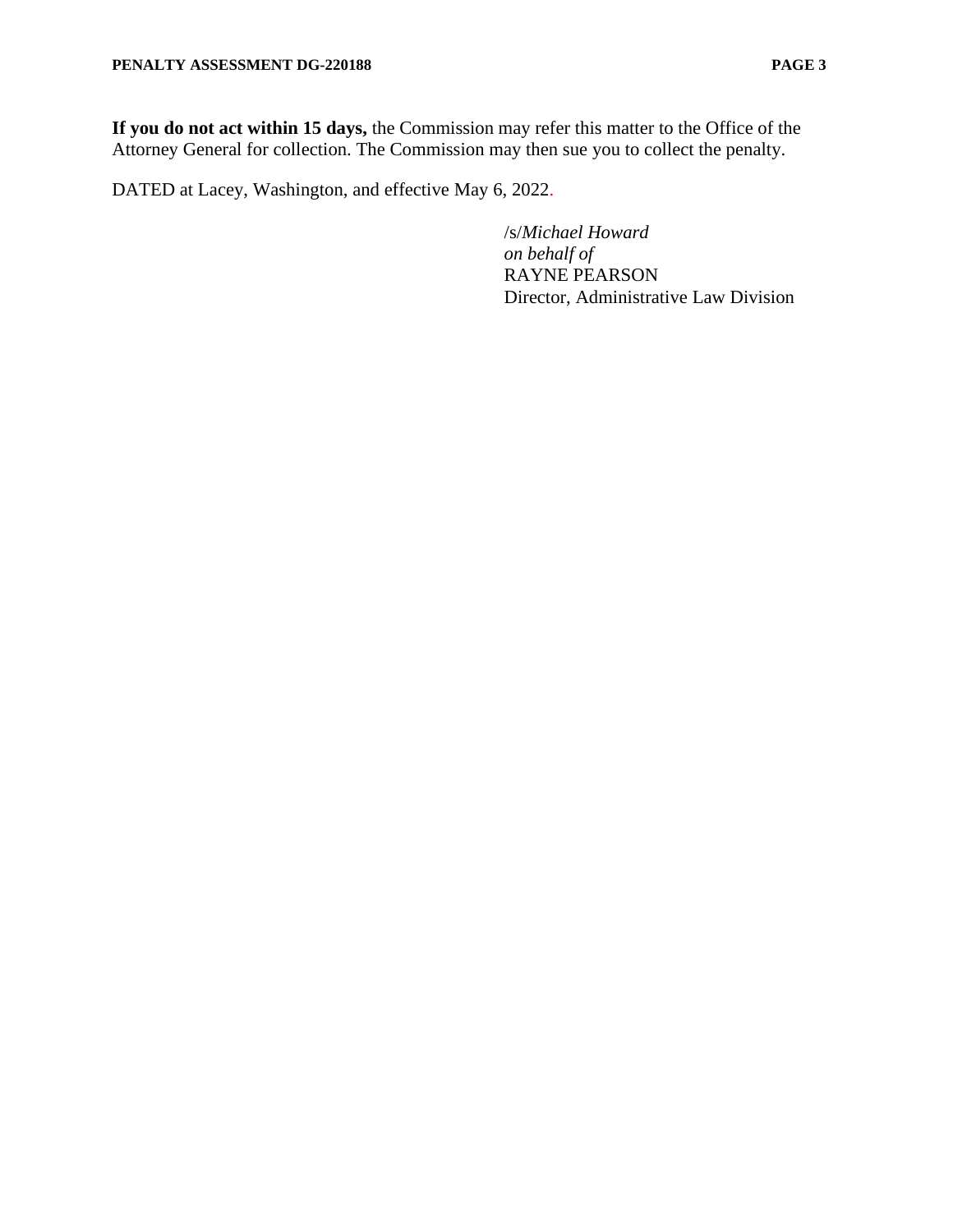# **WASHINGTON UTILITIES AND TRANSPORTATION COMMISSION** PENALTY ASSESSMENT DG-220188 Investigation #8503

**PLEASE NOTE**: You must complete and sign this document and send it to the Commission within 15 days after you receive the Penalty Assessment. Use additional paper if needed.

I have read and understand RCW 9A.72.020 (printed below), which states that making false statements under oath is a class B felony. I am over the age of 18, am competent to testify to the matters set forth below and I have personal knowledge of those matters. I hereby make, under oath, the following statements:

|  | <b>Payment of penalty.</b> I admit that the violation occurred and enclose \$1,000 in payment of |
|--|--------------------------------------------------------------------------------------------------|
|  | the penalty.                                                                                     |

- [ ] 2. **Accept the Conditions.** I admit that the violation occurred. I enclose \$200 in partial payment of the penalty and I accept the Commission's offer to suspend and ultimately waive the remaining \$800 portion of the penalty amount subject to the following conditions:
	- o **Ryatt** supervisors and applicable field staff must attend dig safe training provided through NUCA within 90 days of the date of this Penalty Assessment; and
	- o **Ryatt must submit documentation of that attendance to the Commission within 5 days of attending the training**; and
	- o **Ryatt** must not incur any additional violations of RCW 19.122 within 12 months of the date of this Penalty Assessment.
- [ ] 3. **Contest the violation.** I believe that the alleged violation did not occur for the reasons I describe below (**if you do not include reasons supporting your contest here, your request will be denied)**:
	- a) I ask for a hearing to present evidence on the information I provide above to an administrative law judge for a decision.
	- OR  $\vert$  b) I ask for a Commission decision based solely on the information I provided above.
- [ ] 4. **Request mitigation.** I admit the violation, but I believe that the penalty should be reduced for the reasons set out below (**if you do not include reasons supporting your application here, your request will be denied)**:
	- a) I ask for a hearing to present evidence on the information I provide above to an administrative law judge for a decision.

OR  $\vert$   $\vert$  b) I ask for a Commission decision based solely on the information I provided above. I declare under penalty of perjury under the laws of the State of Washington that the foregoing, including information I have presented on any attachments, is true and correct.

| Dated: | [Month/Day/Year], at |  | [City, State] |
|--------|----------------------|--|---------------|
|--------|----------------------|--|---------------|

\_\_\_\_\_\_\_\_\_\_\_\_\_\_\_\_\_\_\_\_\_\_\_\_\_\_\_\_\_\_\_\_\_\_\_\_\_ \_\_\_\_\_\_\_\_\_\_\_\_\_\_\_\_\_\_\_\_\_\_\_\_\_\_\_